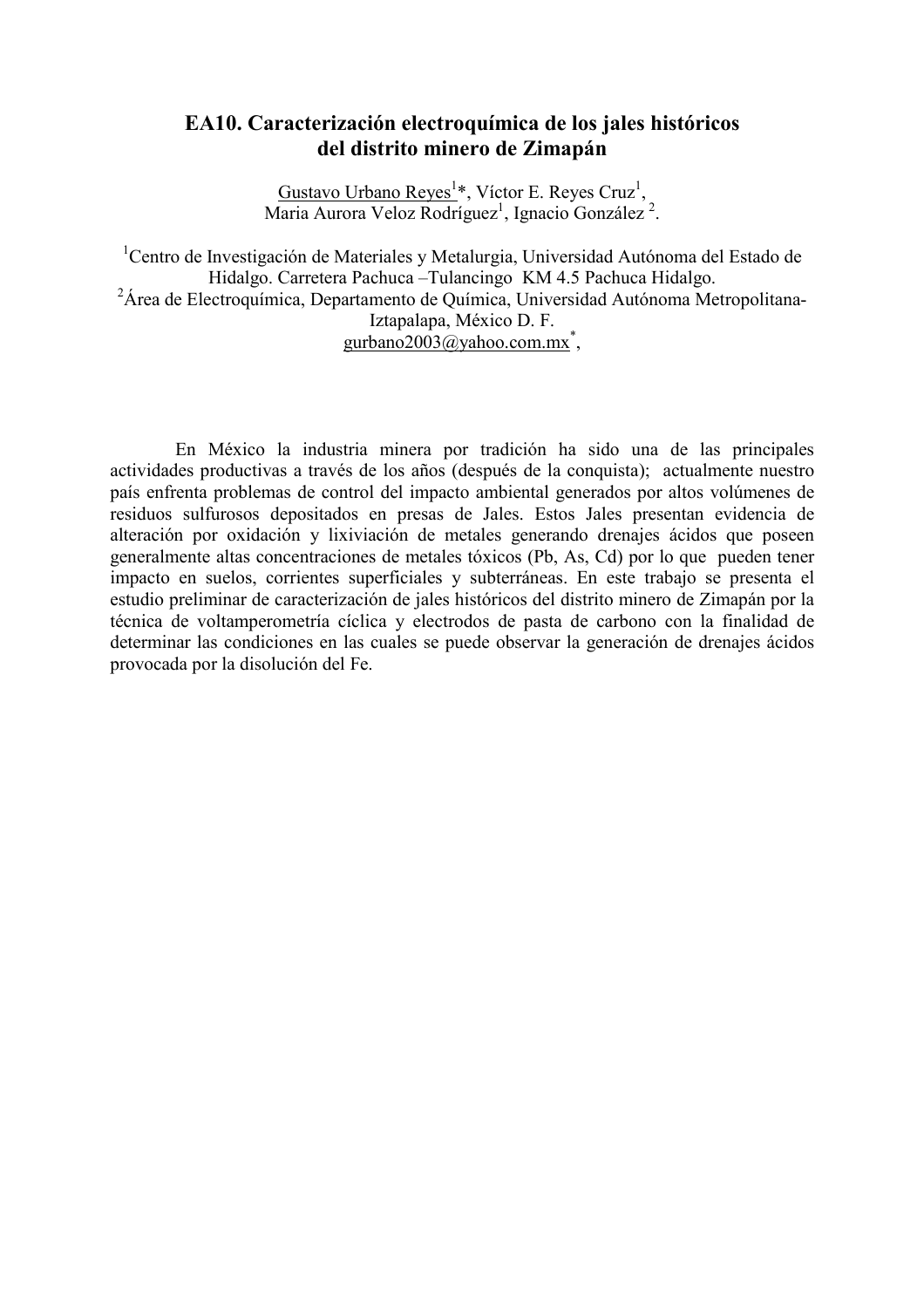#### $1<sup>1</sup>$ **Introducción**

La industria minera dedicada a la extracción de metales base puede llegar a generar anualmente miles de toneladas de residuos (jales), los cuales contienen grandes cantidades de sulfuros tales como PbS, ZnS, CdS, FeCuS<sub>2</sub>, FeAsS, FeS<sub>2</sub>, etc. y por lo tanto, altas concentraciones de metales tóxicos (Pb, As, Cd). En el distrito minero de Zimapán estos residuos se depositan en presas de jales, donde las características climáticas del sitio, han provocado que se dispersen o movilicen en una extensa área urbana y rural con resultado de suelos superficiales contaminados por As y metales pesados con alto potencial tóxico (plomo, zinc y cadmio, principalmente). Aunado a esto los Jales presentan evidencia de alteración por oxidación y lixiviación de metales que generan drenajes ácidos (ARD), los cuales pueden contaminar aguas superficiales y mantos freáticos por lo que merecen ser caracterizados con el fin de conocerlos y poder proponer alternativas que permitan disminuir los altos riesgos ecológicos y en la salud de la comunidad expuesta.

Con lo anterior se puede deducir que uno de los principales problemas ambientales que enfrenta la industria minera es la generación de ARD. Los minerales responsables de la generación de ARD son los sulfuros de hierro (pirita, FeS<sub>2</sub> y pirrotita, Fe<sub>1-x</sub>S), los cuales son minerales estables e insolubles mientras no se encuentren en contacto con agua y aire. Sin embargo, como consecuencia de la actividad minera, estos dos sulfuros son expuestos a condiciones ambientales oxidantes.

Recientemente se han originado diversos estudios de disolución anódica de sulfuros minerales como la calcopirita, arsenopirita, pirita y pirrotita, entre otros, con el fin de obtener información acerca de los mecanismos de oxidación de estos minerales y poder explicar la forma en la que se generan los ARD. Sin embargo, estos trabajos sólo se han limitado al estudio de muestras con alto grado de pureza.

De entre los estudios más sobresalientes realizados en México en este campo, Cruz-Gaona y col. [1-3], presentaron resultados obtenidos de oxidación electroquímica sobre muestras de sulfuros minerales, mostrando el efecto de las interacciones galvánicas entre FeS<sub>2</sub>, Fe<sub>1-x</sub>S, ZnS y FeAsS (arsenopirita). Estos estudios han llevado a considerar que las interacciones galvánicas pueden ser dependientes de la manera de cómo se encuentran asociados los minerales.

D. Nava y col. [4] muestran un estudio sistemático, que permite establecer zonas de potencial en donde se lleva a cabo la disolución oxidativa de cada uno de los sulfuros minerales (calcopirita, galena, arsenopirita, esfalerita, pirita y tetraedrita) presentes en concentrado de calcopirita; utilizando electrodos de pasta de carbono, en 1.7M de  $H_2SO_4$ . Los resultados de este estudio mostraron que hay una tendencia a oxidarse en la dirección galena-calcopirita-pirita, por lo que se puede realizar una oxidación selectiva de dichos sulfuros minerales.

J. L. Nava y col [5-6] estudiaron un concentrado complejo de cinc utilizando electrodos de pasta de carbón (CPE-concentrado) con diferentes técnicas electroquímicas y establecieron límites de potencial donde cada mineral es oxidado.

De acuerdo con lo anterior, en este trabajo se caracteriza la reactividad de los jales históricos del distrito minero de Zimapán, empleando la técnica de la voltamperometría y electrodos de pasta de carbón, con la finalidad de determinar las condiciones energéticas en las cuales se puede observar la generación de drenajes ácidos provocada por la disolución del Fe. Los resultados que se presentan en este escrito corresponden únicamente a la reactividad de los jales que son comparados con la reactividad de un mineral de pirita.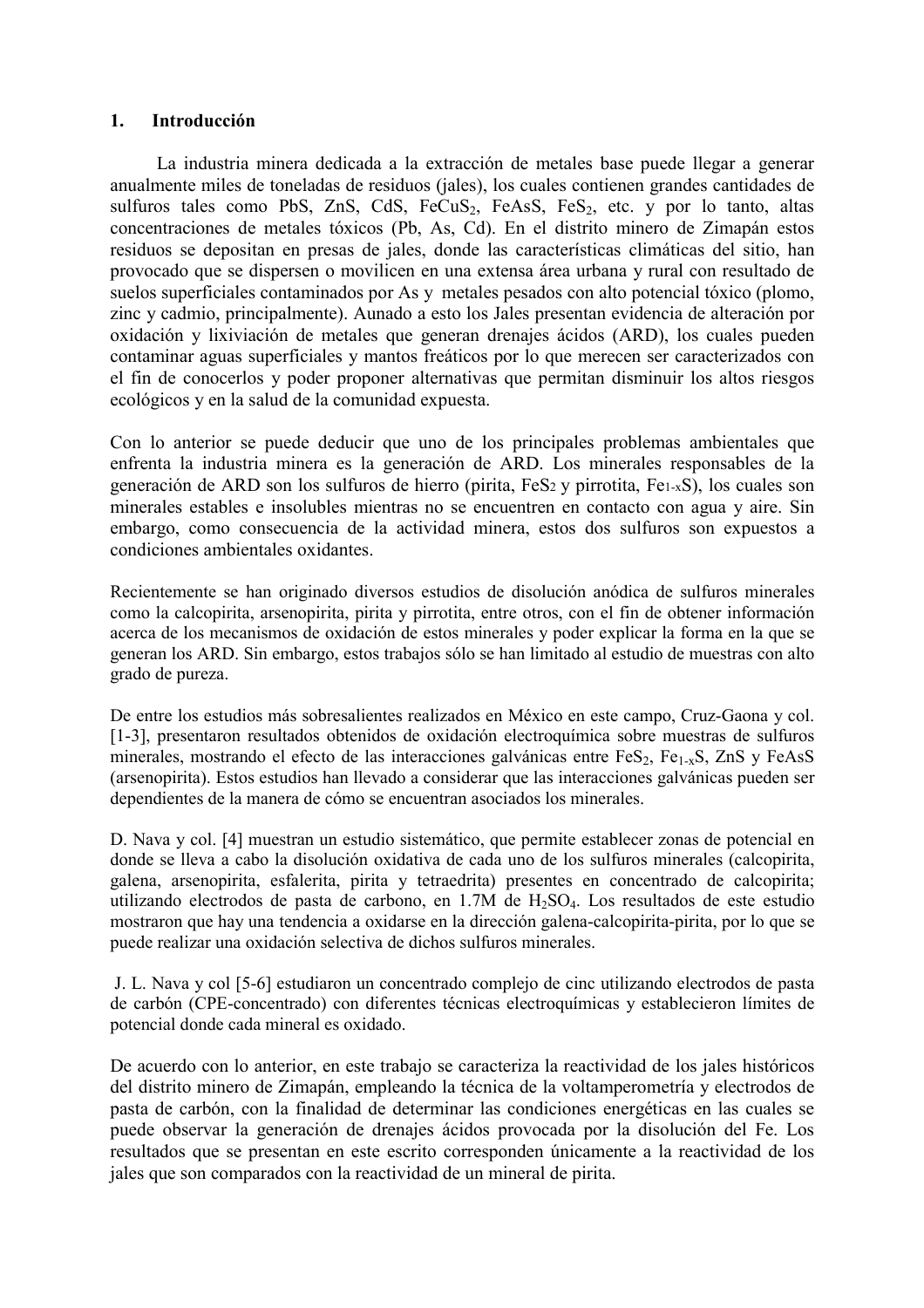# 2. Condiciones experimentales

2.1 Preparación de muestras.

El jal fue recolectado (a un metro) de la presa de jales Santa María en el distrito minero de Zimapán (Hidalgo) y tamizado a un tamaño de partícula de -200 mallas. La composición química del jal en % en peso es: 1.55% As, 15.06% Fe, 0.39% Pb, 0.11% Cu, 1.56% Zn, 0.013% Cd, 0.018% Sb, 0.154%, <0.003%Te, 0.008% Bi, 25.40% SiO<sub>2</sub>, 4.72% Al<sub>2</sub>O<sub>3</sub>, 3.73% K<sub>2</sub>O, 12.14% CaO, 0.17% Na<sub>2</sub>O, 0.66% MgO, 12.11% CO<sub>3</sub>, 0.83% SO<sub>4</sub>, 15.97% S<sub>Total</sub>, 2.59% C<sub>Total</sub>) [7].

El mineral de pirita se recolectó de la mina El Monte del distrito minero de Zimapán, el cual se molió en un mortero de ágata y se tamizó a -200 mallas.

El Caolín fue adquirido de la marca comercial Molinos y Moliendas de Pachuca.

## 2.2 Arreglo electroquímico.

Se utilizó una celda típica de tres electrodos a temperatura ambiente y acondicionada para mantener una atmósfera inerte (burbujeo de nitrógeno). Como contraelectrodo se utilizó una barra de grafito y como electrodo de referencia se utilizó un electrodo saturado de Hg/Hg<sub>2</sub>SO<sub>4</sub>, al cual están referidos todos lo potenciales reportados en este trabajo. El electrodo de trabajo fue un electrodo de pasta de carbón con: 1) caolín 2) jal y 3) pirita. Para la construcción de los electrodos de trabajo, se mezclan en un mortero de ágata 0.8g de caolín, jal o pirita con 0.2g de grafito, adicionando 0.2 mL de aceite de silicón. Una vez homogenizadas las pastas, se introducen en un tubo de plástico que contiene un pistón para renovar la superficie, eliminando la pasta de carbono que ha reaccionado (aproximadamente 0.5 cm), el contacto eléctrico se logra mediante un alambre de platino unido a un alambre de cobre con soldadura de plata.

El electrolito soporte fue una solución 0.1 M de NaNO<sub>3</sub>, pH = 6.5 la cual fue preparada con agua deionizada con una resistencia especifica de 18.2 M $\Omega$  cm<sup>-1</sup> Los reactivos utilizados fueron de grado analítico. El electrolito fue mantenido con atmósfera de nitrógeno antes y durante todos los experimentos.

En la realización de los estudios electroquímicos se utiliza un equipo potenciostatogalvanostato de la marca PAR, modelo 263A conectado a una PC. Las técnicas utilizadas para obtener las respuestas voltamperométricas se aplican a través del software PowerSuit 2.35.2 proporcionado por la misma compañía.

## 3 Resultados y discusión

## 3.1 Estudio voltamperométrico

## 3.1.1 Voltamperometrías del grafito.

En la figura 1 se muestran 3 voltamperogramas trazados con CPE 100% grafito (curvas a, b) y CPE Caolín-grafito, con una relación 80:20% en peso (Figura 1c). El barrido del potencial fue iniciado en dirección positiva para los voltamperogramas de las curvas a, c y en dirección negativa para el voltamperograma de la curva b, sin agitación del electrolito.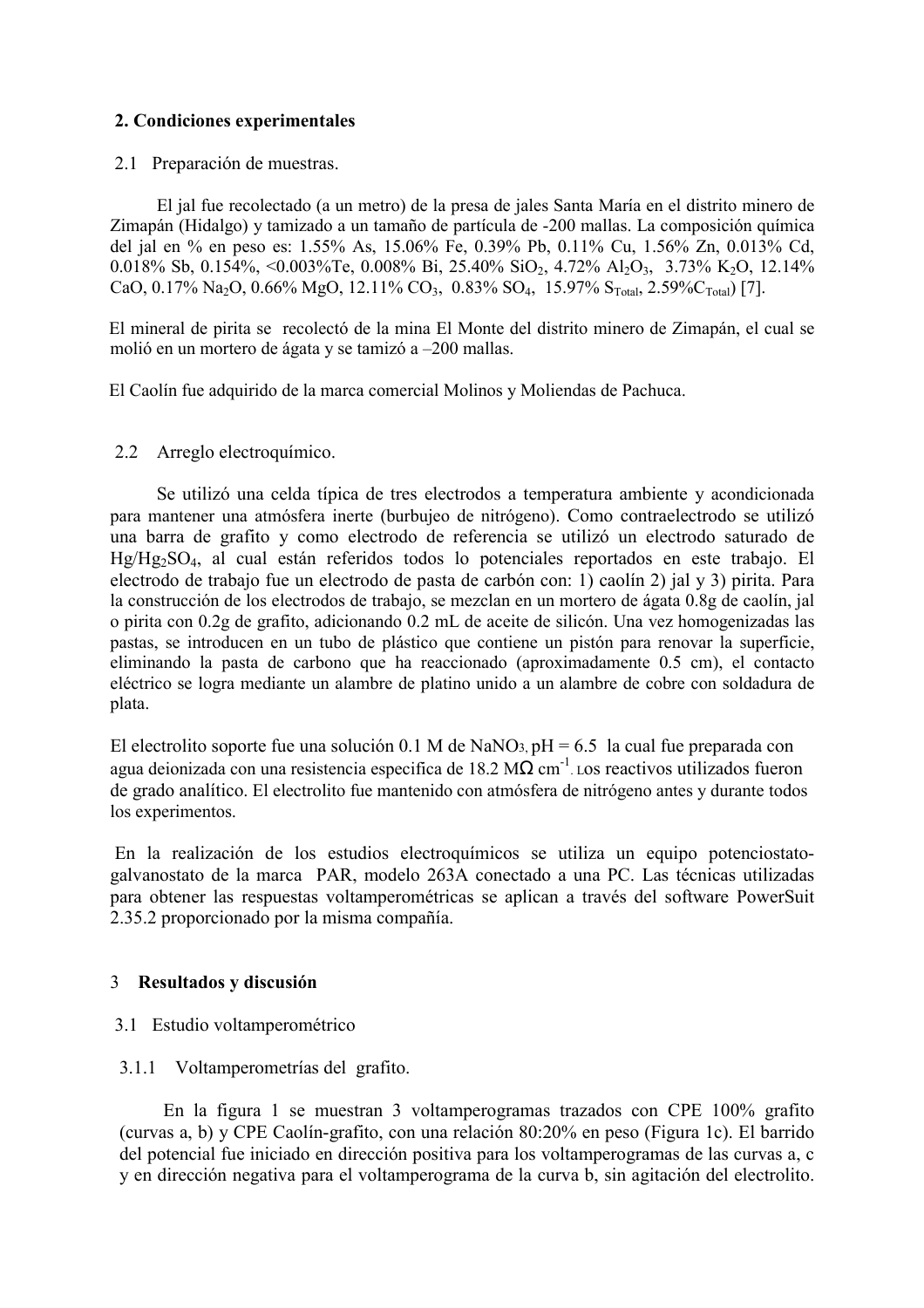El intervalo de estudio fue de  $-1.8 \le E \le 1.4$  V con una velocidad de barrido de 20 mV s<sup>-1</sup>. La figura 1a muestra un proceso de oxidación que inicia en 0.88 V (A1) con un incremento importante de corriente que puede ser atribuido a la oxidación del grafito. En el barrido inverso se observan 4 procesos de reducción C1, C2, C3, C4 los cuales pueden ser atribuidos a la reducción del grafito o a la reducción del medio. Sin embargo, la reducción del medio se puede descartar debido a que al realizar inicialmente el barrido a potenciales negativos se presenta una disminución considerable en la corriente del pico C4 (ver recuadro, figura 1b). Es importante mencionar que los procesos C1, C2 y C3 son observados también en la figura 1b ya que son las respuestas de los productos de la oxidación del grafito (es decir, aparecen después de que ya se ha hecho la oxidación de éste, en el barrido inverso). Por otra parte, el proceso (A1') observado en la figura 1b y que es atribuido a la oxidación del grafito, presenta una corriente menor probablemente por la modificación de la interfase CPE-medio electrolítico, cuando se hace el barrido en dirección catódica.



Figura 1. Voltamperogramas obtenidos sobre CPE (grafito) 100% (Figura 1a y 1b) y CPE-caolín 20:80% en peso (curva c), en 0.1 M de NaNO<sub>3</sub> ( $v = 20$  mV s<sup>-1</sup>). El barrido de potencial fue iniciado en dirección: positiva ( $a$  y  $c$ ), negativa ( $b$ )

En la figura 1c se observa que al realizar la voltamperometría en dirección anódica con un electrodo de CPE con una relación Caolín-grafito 80:20% en peso, se tiene un desplazamiento del proceso de oxidación A1" hacia valores menos positivos (0.42 V) y una disminución considerable de la corriente, lo que indica una menor oxidación del grafito. Por otra parte, se observa que en el barrido inverso solo se tienen 2 procesos de reducción C1" y C4" (ver recuadro) en el mismo intervalo de potencial que los procesos C1 y C4 de la figura 1a y que pueden representar la reducción de los productos de la oxidación del grafito. La ausencia de los procesos de reducción C2 y C3 en la figura 1c, confirman el hecho de que dichos procesos son atribuidos a la oxidación del grafito, debido a que se tuvo un proceso de oxidación de éste en menor cantidad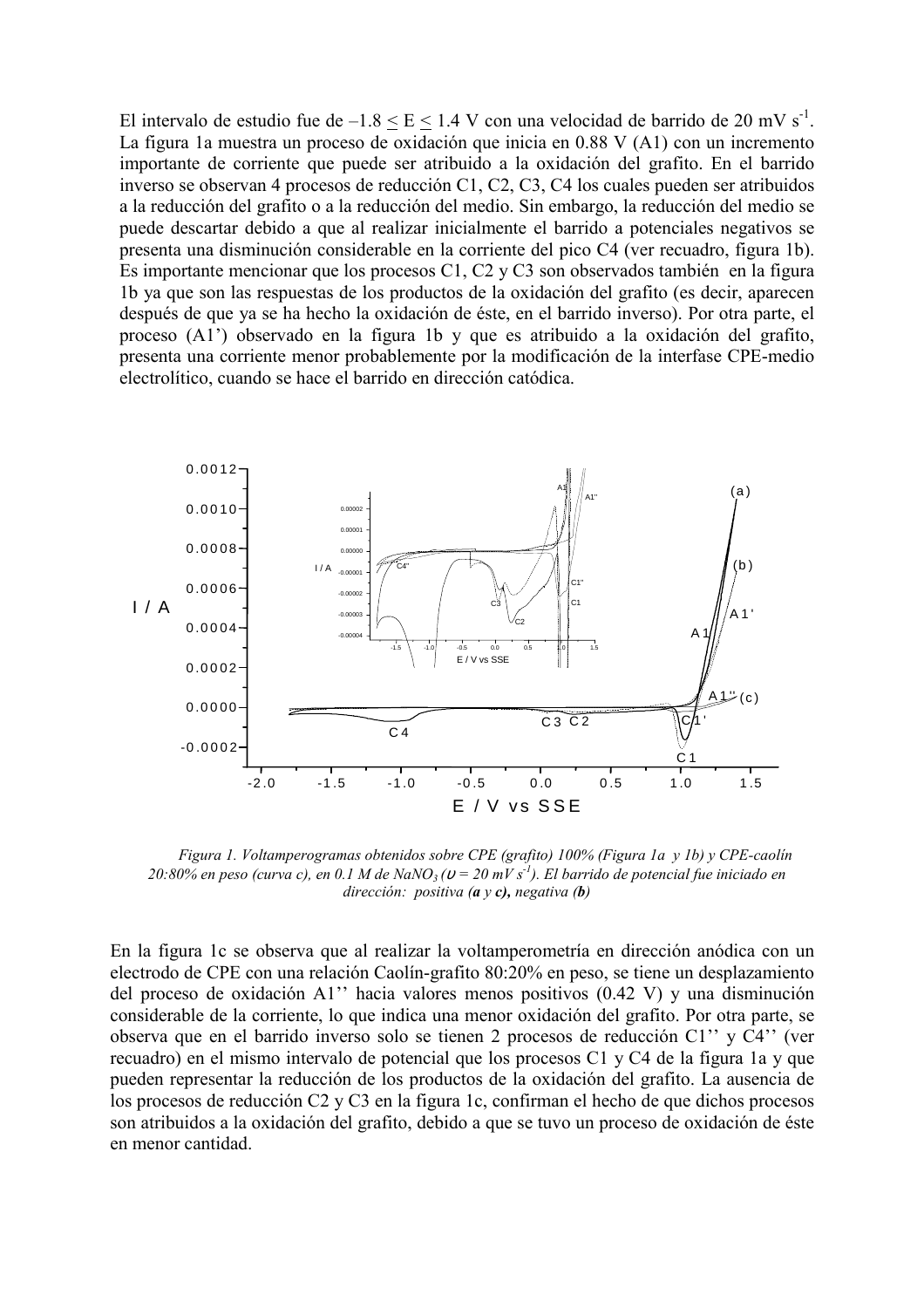La información proporcionada hasta este momento, indica que una relación mineral-grafito 80:20% en peso es la recomendable para iniciar la caracterización de la reactividad del Jal Histórico del distrito minero de Zimapán con CPE, ya que se tiene una ventana de electroactividad muy amplia donde no hay respuesta del grafito.

3.1.2 Voltamperometrías del jal.

La figura 2 muestra los voltamperogramas de un CPE-jal a diferentes potenciales de inversión anódica en el intervalo de  $0.4 \le E_{\lambda+} \le 1.4$  V, manteniendo fijo el potencial de inversión negativo en  $E_{\lambda}$  = -1.8 V.



Figura 2. Voltamperogramas obtenidos sobre CPE-Jal 20:80% en peso, en 0.1 M de NaNO<sub>3</sub> ( $v = 20$  mV s<sup>-1</sup>). El barrido de potencial fue iniciado en dirección positiva, variando los potenciales anódicos de inversión  $0.4 \le$  $E_{\lambda^+} \leq 1.4$  V, manteniendo fijo el potencial de inversión negativo  $E_{\lambda} = -1.8$  V/SSE.

En la figura 2 se observa un proceso de oxidación B1 que inicia en el potencial de 0.12V, que puede ser ya sea la oxidación del grafito o la oxidación de los sulfuros metálicos contenidos en el Jal. Sin embargo, la oxidación del grafito se descarta, ya que ésta se lleva a cabo a partir de un potencial de 0.42V.

Por otra parte, al invertir el barrido se detectan los procesos D1, D2 y D3 (figura 2), los cuales podrían corresponder a la reducción de los productos de oxidación del jal o a la reducción del medio. No obstante, la reducción del medio se puede descartar va que al ir cambiando el potencial de inversión hacia valores más positivos se tiene mayor oxidación del jal, lo que se refleja en incrementos de corriente de los procesos de reducción D1, D2 y D3 (ver recuadro).

Cuando el barrido de potencial se invierte nuevamente en dirección anódica se observan los procesos de oxidación B2, B3 y B4 (figura 2). Que como ya se dijo anteriormente se relacionan con la oxidación de los productos formados en los procesos de reducción D1, D2 y D3. Los procesos catódicos D2 y D3 se asignan a la reducción de las fases de azufre formados por la oxidación de los sulfuros [1-3] o a otros metales tóxicos provenientes de los sulfuros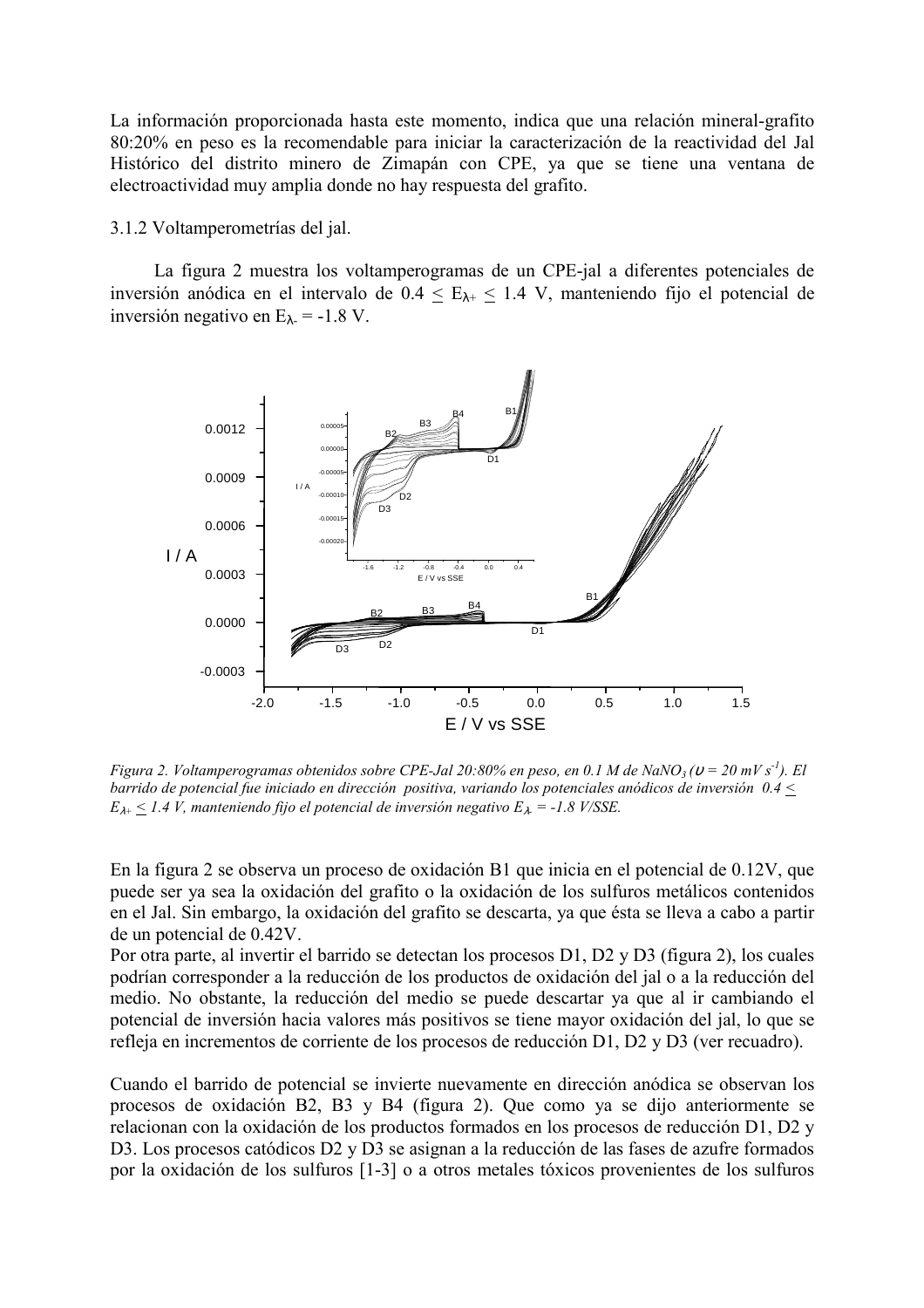minerales contenidos en el jal. En experimentos adicionales, iniciando el barrido hacia la reducción (no mostrados en este trabajo), se observó la ausencia de los picos D2 y D3, confirmando el hecho de que estos picos se deben a la reducción de los productos de oxidación generados en el barrido hacia la oxidación.

En la ampliación de Figura 2 se observa que el pico de reducción D1, que se encuentra en el intervalo de potencial  $-0.15 \le E \le 0.1$  V, aumenta en sus valores de intensidad de corriente conforme se incrementa el potencial de inversión hacia valores más positivos. Este proceso de reducción ha sido atribuido por Hamilton, Woods [8] y R. Gaona [1-3] a la reducción de hidróxidos de hierro, el cual se forma durante el barrido directo y permanece en la interfase. Este hierro puede provenir de una pirita, una arsenopirita o algún otro mineral de sulfuros de hierro.

#### 3.1.3 Voltamperometrías de la pirita

La figura 3 muestra los voltamperogramas de un CPE-Pirita a diferentes potenciales de inversión anódica en el intervalo de  $0.4 \le E_{\lambda+} \le 0.7$  V, manteniendo fijo el potencial de inversión negativo en  $E_{\lambda}$  = -1.0 V.



Figura 3. Voltamperogramas obtenidos sobre CPE-pirita 20:80% en peso, en 0.1 M de NaNO<sub>3</sub> ( $v = 20$ )  $mV s<sup>-1</sup>$ ). El barrido de potencial fue iniciado en dirección positiva, variando los potenciales anódicos de inversión  $0.4 \le E_{\lambda^+} \le 0.7$  V, manteniendo fijo el potencial de inversión negativo  $E_{\lambda} = -1.0$  V/SSE.

En la figura 3 se observa un proceso de oxidación E1 que inicia en un potencial de 0.23V, el cual se atribuyó a la oxidación de la pirita. Al invertir el barrido se detecta un proceso de reducción G1, que se identificó con la reducción de hidróxido de hierro de acuerdo con R. Gaona [1-3]. En la ampliación de la figura 3 se observa que conforme se incrementa el potencial de inversión, se incrementa la intensidad de corriente en el pico de reducción G1.